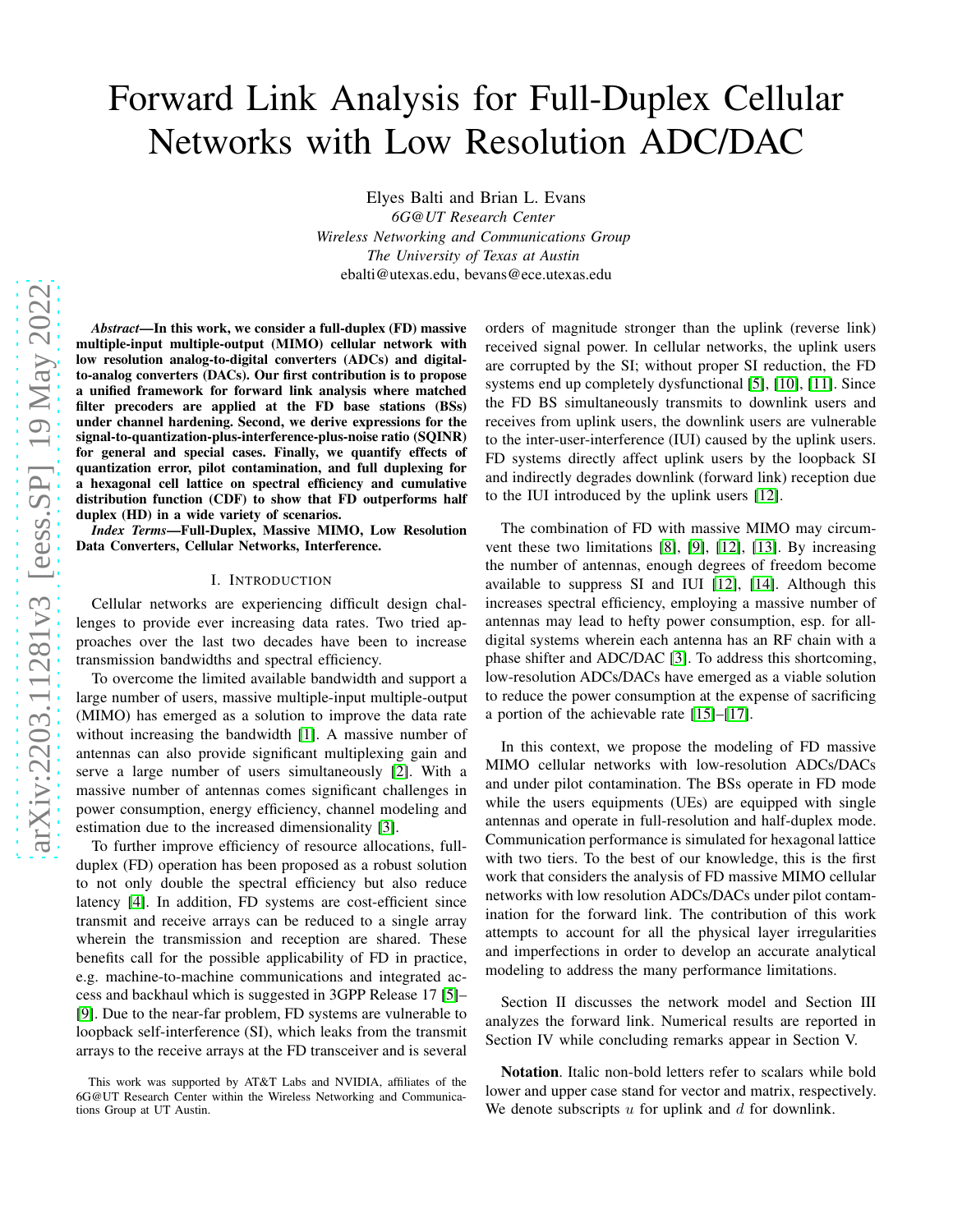## II. NETWORK MODEL

We consider a macrocellular network where each BS operates in FD mode and is equipped with  $N_a \gg 1$  antennas. Each UE operates in half-duplex mode and has a single antenna.

## *A. Large-Scale Fading*

Each UE is associated with the BS from which it has the highest large-scale channel gain. We denote  $K^u_\ell$  and  $K^d_\ell$  to be the number of uplink and downlink UEs served by the  $\ell$ -th BS. The large-scale gain between the  $\ell$ -th BS and the  $k$ -th user connected to the  $l$ -th BS comprises pathloss with exponent  $\eta > 2$  and independently and identically distributed (IID) shadowing across the paths, and is defined as

$$
G_{\ell,(l,k)} = \frac{L_{\text{ref}}}{r_{\ell,(l,k)}^{\eta}} \chi_{\ell,(l,k)} \tag{1}
$$

where  $L_{ref}$  is the pathloss intercept at a unit distance,  $r_{\ell,(l,k)}$ the link distance, and  $\chi_{\ell,(l,k)}$  as the shadowing coefficient satisfying  $\mathbb{E}[\chi^{\delta}] < \infty$ , where  $\delta = 2/\eta$ .

Without loss of generality, we denote the 0-th BS as the focus of interest and we drop its subscript.

Further, we introduce large-scale fading between the UEs to model the inter-user communication. We denote  $T_{(\ell,n),(l,k)}$ as the large-scale channel gain between the  $n$ -th user and the  $k$ -th user associated with the  $\ell$ -th and  $l$ -th BSs, respectively.

### *B. Small-Scale Fading*

We denote  $h_{\ell,(l,k)} \sim \mathcal{N}_{\mathbb{C}}(0, I)$  as the normalized reverse link  $N_a \times 1$  small-scale fading between the k-th user located in cell l and the BS in cell l and  $h^*_{\ell,(l,k)}$  as the forward link reciprocal, assuming time division duplexing (TDD) with perfect calibration [\[18\]](#page-4-14). In addition, we denote by  $g_{(\ell,n),(l,k)}$  ∼  $\mathcal{N}_{\mathbb{C}}(0, 1)$  the  $1 \times 1$  small-scale fading between the *n*-th user in cell  $\ell$  and the k-th user in cell l [\[12\]](#page-4-8). Note that  $(\cdot)^*$  is the Hermitian operator. We denote by  $h^*_{\ell,(0,k)}$  the channel between the  $\ell$ -th BS and  $k$ -th UE in the cell of interest. To the sake of notation, we drop the index 0 for the cell of interest and the fading becomes  $h_{\ell,k}$ , while the fading the between the k-th UE and its served BS in the cell of interest is  $h_k$ .

#### *C. Low Resolution ADC/DAC*

Without loss of generality, we analyze the low resolution ADC/DAC in single-cell single-user scenario. Then we generalize the analysis for forward link cellular network. The downlink unquantized precoded signal  $x_d$  is given by

$$
x = Fs \tag{2}
$$

where  $\boldsymbol{F}$  is the precoder. As the additive to quantization plus noise model (AQNM) approximates the quantization error [\[8\]](#page-4-9), [\[9\]](#page-4-5), [\[19\]](#page-4-15), the transmitted signal  $x_q$  after the DAC at the BS can be obtained by

$$
x_q = \alpha x + q \tag{3}
$$

where q is the AQNM, while  $\alpha = 1 - \rho$  and  $\rho$  is the inverse of the signal-to-quantization-plus-noise ratio (SQNR), which is inversely proportional to the square of the resolution of an

ADC, i.e.,  $\rho \propto 2^{-2b}$ . Table [I](#page-1-0) defines the values of  $\rho$  with respect to the number of bits.

We define the AQNM covariance matrix as follows [\[12\]](#page-4-8)

$$
\boldsymbol{R}_{\boldsymbol{q}} = \mathbb{E}[\boldsymbol{q}\boldsymbol{q}^*] = \alpha(1-\alpha)\text{diag}(\boldsymbol{F}\boldsymbol{F}^*)
$$
 (4)

#### III. PERFORMANCE ANALYSIS

Before the DAC, the signal transmitted by the  $\ell$ -th BS is

$$
\boldsymbol{x}_{\ell} = \sum_{k=0}^{K_{\ell}^{d}-1} \sqrt{\frac{P_{\ell,k}}{N_{\mathsf{a}}}} \boldsymbol{f}_{\ell,k} s_{\ell,k} \tag{5}
$$

where  $P_{\ell,k}$  is the power allocated to the data symbol  $s_{\ell,k} \sim$  $\mathcal{N}_{\mathbb{C}}(0, 1)$ , which is precoded by  $f_{\ell, k}$  and intended for its k-th user. The power allocation satisfies

$$
\sum_{k=0}^{K_{\ell}^{d}-1} P_{\ell,k} = P_d \tag{6}
$$

where  $P_d$  is the power budget at the BS. Since the BS operates in FD mode, the uplink users are only corrupted by the SI while the downlink users are SI-free. But since the uplink users are sending simultaneously when the downlink users are receiving, the latter are vulnerable to the inter-user interference caused by the uplink users.

### *A. Matched Filter Precoder*

From the reverse link pilots transmitted by its users, the  $\ell$ th BS gathers channel estimates  $\hat{\bm{h}}_{\ell,(\ell,0)},\ldots,\hat{\bm{h}}_{\ell,(\ell,K^d_{\ell}-1)}$ . With matched filter transmitter, the precoders at cell  $\ell$  are given by

$$
\boldsymbol{f}_{\ell,k}^{\mathsf{MF}} = \sqrt{N_{\mathsf{a}}}\frac{\hat{\boldsymbol{h}}_{\ell,(\ell,k)}}{\sqrt{\mathbb{E}\left[\left\|\hat{\boldsymbol{h}}_{\ell,(\ell,k)}\right\|^2\right]}},\ \ k=0,\ldots,K_{\ell}^d-1\quad \ \ (7)
$$

Under pilot contamination, a matched filter for user  $k$  satisfies  $f_k^{\text{MF}} \propto \hat{h}_k$ . This entails the following expression as [\[20,](#page-4-16) Eq. (10.104)]

$$
f_k^{\text{MF}} = \sqrt{\frac{\frac{P_k}{P_u} \text{SNR}_k^u}{1 + \frac{P_k}{P_u} \text{SNR}_k^u + \sum_{\ell \in \mathcal{C}} \frac{P_{\ell,k}}{P_u} \text{SNR}_{\ell,k}^u}} \times \left(\boldsymbol{h}_k + \sum_{\ell \in \mathcal{C}} \sqrt{\frac{\frac{P_{\ell,k}}{P_u} \text{SNR}_{\ell,k}^u}{\frac{P_k}{P_u} \text{SNR}_k^u}} \boldsymbol{h}_{\ell,k} + \boldsymbol{v}_k'}\right)
$$
(8)

Where  $\mathcal C$  is the set of cells reusing the same pilot dimensions and  $\text{SNR}_{\ell,k}^u$  is the SNR of the link between the k-th uplink in the cell of interest and the  $\ell$ -th BS. Similarly, SNR is the  $SNR_k^u$  is the SNR of link between the k-th uplink UE and the its serving BS of interest. We define  $\textsf{SNR}_{\ell,k}^u = G_{\ell,k} P_u / N_0$ ,  $\mathsf{SNR}_{\ell,k}^d = G_{\ell,k} P_d / N_0$ ,  $N_0$  is the noise power and  $P_u$  is the power budget at each user.

TABLE I:  $\rho$  for different values of b [\[12\]](#page-4-8).

<span id="page-1-0"></span>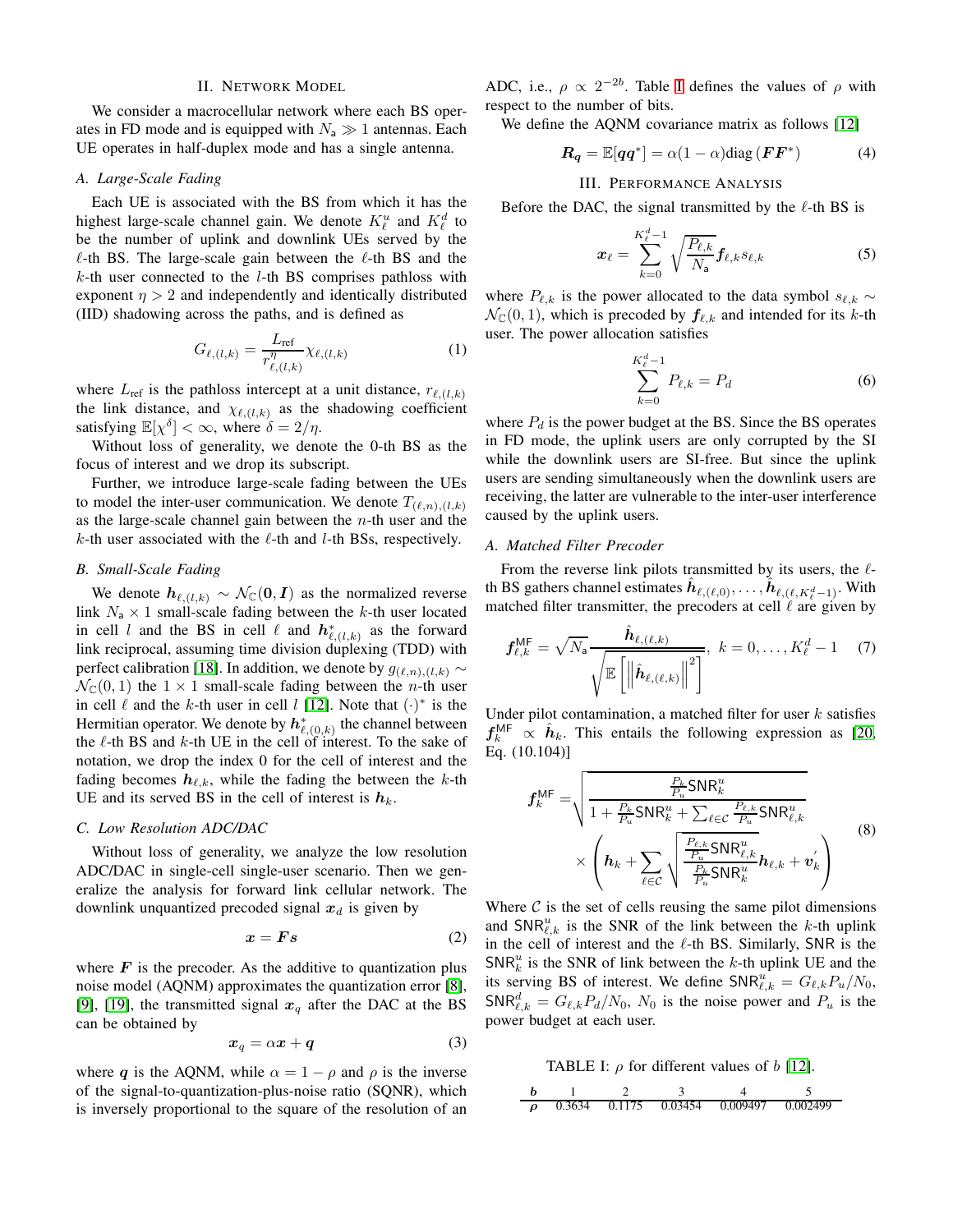The scaling is important to operate the decoder, but immaterial since it equally affects the received signal as well as the noise and the interference. With scaling such that  $\mathbb{E} \left[ \|\mathbf{f}_k^{\text{MF}}\|^2 \right] = N_a$  and with the entries of  $\mathbf{v}'_k$  having power  $1/\left(\frac{P_k}{P_u}SNR_k^u\right)$ . The pilots are assumed to be regular and aligned at every cell.

<span id="page-2-1"></span>**Corollary 1.** The matched filter precoder  $f_k^{\text{MF}}$  has the follow*ing properties*

1) 
$$
\mathbb{E}\left[\|f_k^{\mathsf{MF}}\|^2\right] = N_a.
$$
  
\n2) 
$$
\mathbb{E}\left[\|f_k^{\mathsf{MF}}\|^4\right] = N_a^2 + N_a.
$$
  
\n3) 
$$
|\mathbb{E}\left[h_k^*f_k^{\mathsf{MF}}\right]| = N_a.
$$
  
\n4) 
$$
\mathbb{E}\left[\left|h_{\ell,k}^*f_k^{\mathsf{MF}}\right|^2\right] = N_a.
$$

## *B. Channel Hardening*

Since we consider receivers reliant on channel hardening, the k-th user served by the BS of interest regards  $\mathbb{E}[\mathbf{h}_k^* \mathbf{f}_k]$ as its precoded channel wherein the small-scale fading is averaged. The variation of the actual precoded channel around the mean incurs self-interference, such that the received signal can be formulated as [\(9\)](#page-3-0).

<span id="page-2-2"></span>Theorem 1. *For channel hardening and with matched filter precoder, the output SQINR of the* k*-th downlink user is expressed by [\(10\)](#page-2-0).*

<span id="page-2-0"></span>
$$
\overline{\text{sqinr}}_k^{\text{MF}} = \frac{\alpha^2 \frac{P_k}{P_u} \text{SNR}_k^u \frac{P_k}{P_d} \text{SNR}_k^d N_a}{\left(1 + \frac{P_k}{P_u} \text{SNR}_k^u + \sum_{\ell \in \mathcal{C}} \frac{P_{\ell,k}}{P_u} \text{SNR}_{\ell,k}^u \right) \overline{\text{den}}^{\text{MF}}}
$$
(10)

While introducing the new term  $\rho = \text{SNR}_{\ell,(l,k)}^d / \text{SNR}_{\ell,(l,k)}^u$  for any  $\ell, l$  and  $k$  as the *forward-reverse SNR ratio*, the output SQINR of the  $k$ -th downlink UE becomes

$$
\overline{\text{sqinr}}_{k}^{\text{MF}} = \frac{\alpha^2 \frac{N_a}{\varrho + \frac{P_k}{P_u} \text{SNR}_k^d + \sum_{\ell \in \mathcal{C}} \frac{P_{\ell,k}}{P_u} \text{SNR}_{\ell,k}^d} \frac{P_k}{P_u} \frac{P_k}{P_d} \left( \text{SNR}_k^d \right)^2}{\overline{\text{den}}^{\text{MF}}} \tag{11}
$$

where  $\overline{\text{den}}^{\text{MF}}$  is given by [\(12\)](#page-3-1), C is the set of cells reusing the same pilots and  $\overline{SNR}^{\text{ini}}_{(\ell,k),k} = T_{(\ell,k),k} P_u/N_0$ .

*Proof.* Referring to Corollary [1,](#page-2-1) [\[12,](#page-4-8) Appendix A] and after some mathematical manipulation, we retrieve the expression of the SQINR in Theorem [1.](#page-2-2) Note that by decomposing the intercell interference, the pilot contamination term can be extracted separately for the purpose of analysis.  $\Box$ 

**Remark 1.** *The fractions*  $\frac{P_{\ell,k}}{P_u}$  *and*  $\frac{P_{\ell,k}}{P_d}$  *for any*  $\ell$  *and*  $k$ *, are nothing but the power control and the power allocation coefficients, respectively.*

With  $\overline{\text{sqin}r}_k$ ,  $k = 0, \dots K - 1$  are locally stable, the evaluation of the gross spectral efficiencies do not require averaging over the fading realizations, but rather it is directly computed as

$$
\frac{\bar{\mathcal{I}}_k}{B} = \log\left(1 + \overline{\text{sqinr}}_k\right), \ k = 0, \dots, K - 1 \tag{13}
$$

<span id="page-2-5"></span>

| <b>Parameter</b>                          | Value                |
|-------------------------------------------|----------------------|
| <b>Bandwidth</b>                          | $20$ MHz             |
| Pathloss Exponent $(n)$                   | 2.5                  |
| Shadowing $(\sigma_{AB})$                 | 8 dB                 |
| Downlink Transmit Power                   | 40 W                 |
| Uplink Transmit Power                     | $200 \text{ mW}$     |
| Thermal Noise Spectral Density            | $-174$ dBm/Hz        |
| Noise Figure                              | 3 dB                 |
| <b>BS</b> Antennas Gain                   | $12 \text{ dB}$      |
| Number of Antennas $(N_a)$                | 100                  |
| Uplink/Downlink Users per Cell $(K_\ell)$ | 10                   |
| Number of Pilots per Cell $(N_p)$         | $3K_{\ell}$          |
| Fraction of Pilot Overhead ( $\beta$ )    | 0.5                  |
| Fading Coherence Tile $(N_c)$             | 20,000 (Pedestrians) |
| ADC/DAC resolution                        | 3 bits               |

If we incorporate the pilot overhead, this calls for an aggregation of the reverse and forward spectral efficiencies or, in its place, for a partition of the overhead between the reverse and forward links. The effective forward link spectral efficiency becomes

$$
\frac{\bar{\mathcal{I}}_k^{\text{eff}}}{B} = \left(1 - \beta \frac{N_{\text{p}}}{N_{\text{c}}}\right) \log\left(1 + \overline{\text{sqinr}}_k\right), \ k = 0, \dots, K - 1
$$
\n(14)

where  $\beta \in [0, 1]$  is the fraction of the pilot overhead ascribed to the forward link,  $N_p$  is the number of pilots per cell and  $N_c$  is the fading coherence tile.

Proposition 1. *Considering a single-cell multiuser system (without any inter-cell interference) with perfect CSI, Corollary [1](#page-2-1) entails the results for forward link in [\[12\]](#page-4-8).*

<span id="page-2-3"></span>Proposition 2. *With channel hardening, without full-duplexing (no inter-user interference), with full-resolution and matched filter precoder, the output SINR of the* k*-th downlink user is given by [\(15\)](#page-3-2).*

Remark 2. *Note that Proposition [2](#page-2-3) entails the same result for forward link derived in [\[18\]](#page-4-14).*

Neglecting the pilot contamination, the output SINR of the  $k$ -th downlink user [\(15\)](#page-3-2) is reduced to [\(16\)](#page-2-4).

<span id="page-2-4"></span>
$$
\frac{E_k}{\sin r_k^{MF}} \approx \frac{\frac{P_k}{P_u} \frac{P_k}{P_d} \left( \text{SNR}_k^d \right)^2 N_a}{\left( \varrho + \frac{P_k}{P_u} \text{SNR}_k^d \right) \left( 1 + \sum_{\ell} \text{SNR}_{\ell,k}^d \right)}
$$
(16)

IV. NUMERICAL ANALYSIS

In this section, we present the numerical results along with their discussion. The results are simulated with 10,000 Monte Carlo iterations. In the cell of interest, we evaluate the SQINR for each user with uniform power allocation and then we compute the average among all the users. Finally, we evaluate the CDF as well as the spectral efficiency for the average SQINR per cell. Unless otherwise stated, the values of the system parameters are defined in Table [II.](#page-2-5)

Fig. [1](#page-3-3) plots the CDF or the outage probability of the average forward link SQINR. When the number of uplink users is large (100 users per cell) and hence large IUI, the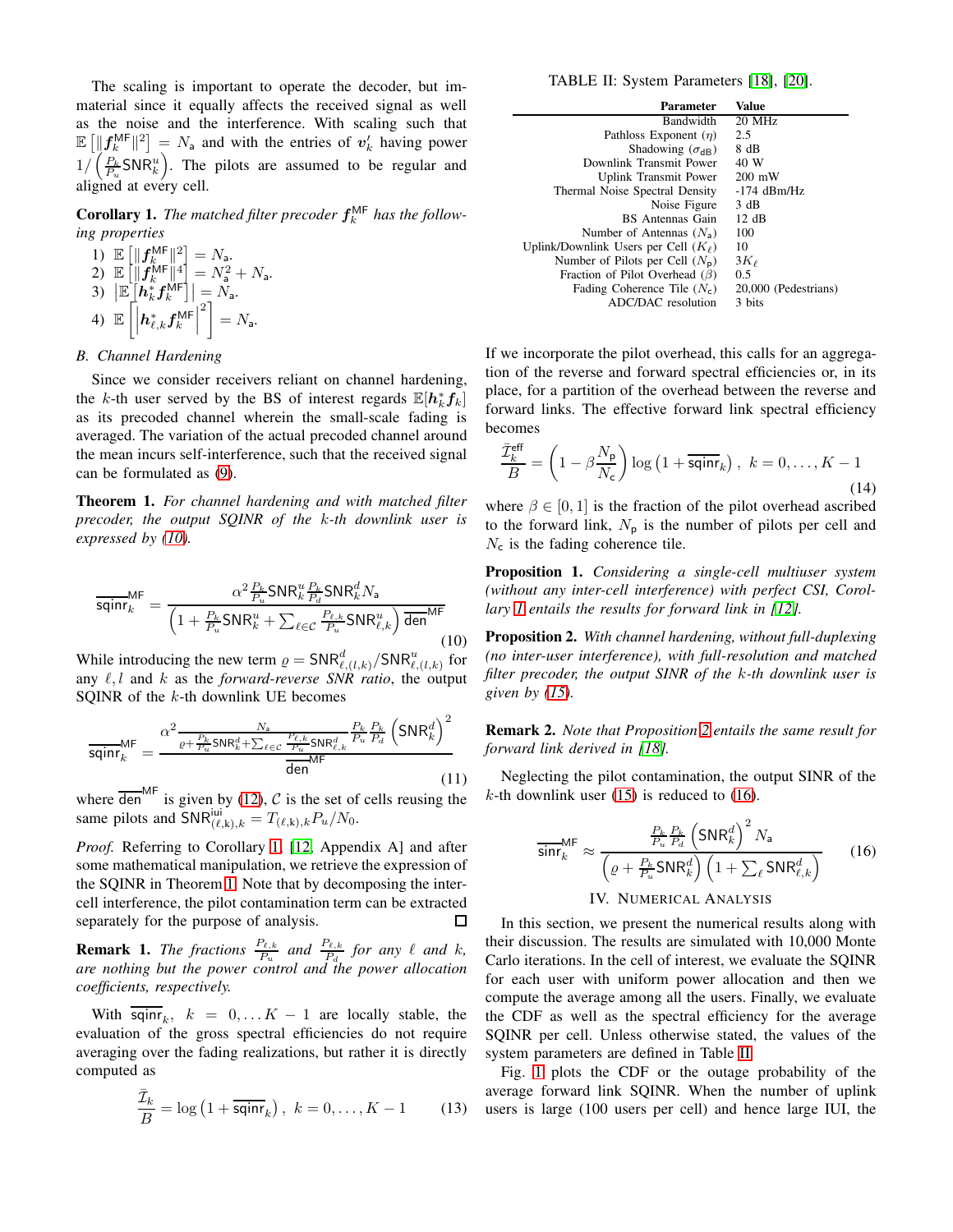<span id="page-3-2"></span><span id="page-3-1"></span><span id="page-3-0"></span>
$$
y_{q,k} = \underbrace{\alpha \sqrt{\frac{G_k P_k}{N_a}} \mathbb{E}[\mathbf{h}_k^* \mathbf{f}_k]s_k + \underbrace{\alpha \sqrt{\frac{G_k P_k}{N_a}} (\mathbf{h}_k^* \mathbf{f}_k - \mathbb{E}[\mathbf{h}_k^* \mathbf{f}_k])s_k}_{\text{observedSignal}} + \underbrace{\alpha \sum_{\text{chiral solution}} \sqrt{\frac{G_k R_k}{N_a}} \mathbf{h}_k^* \mathbf{f}_k s_k + \sum_{\text{the cell interaction}} \frac{K_k^*}{\text{intra-cell inference}} \underbrace{\sum_{\text{intra-cell information}} \sqrt{\frac{G_k k R_k}{N_a}} \mathbf{h}_k^* \mathbf{f}_k s_k + \sum_{\text{the cell interaction}} \frac{K_k^*}{\text{intra-cell interference}} \underbrace{\sum_{\text{intra-cell information}} \sqrt{\frac{G_k k R_k}{N_a}} \mathbf{h}_k^* \mathbf{f}_k s_k + \sum_{\text{the cell interaction}} \frac{K_k^*}{\text{intra-cell interference}} \underbrace{\sum_{\text{intra cell interaction}} \sqrt{T_{(k,k)}} \mathbf{h}_k^* \mathbf{f}_k s_k}_{\text{intra-cell interference}} + \underbrace{\sum_{\text{intra cell interaction}} \sqrt{\frac{G_k k R_k}{N_a}} \mathbf{h}_k^* \mathbf{f}_k s_k}_{\text{intra-cell interference}} \underbrace{\sum_{\text{intra-cell information}} \frac{K_k^* - 1}{\text{intra-Cell surface}} \underbrace{\sum_{\text{intra}} \text{SNR}_{\ell,k}^* \mathbf{f}_k s_k}_{\text{intra}} + \underbrace{\sum_{\text{intra}} \sqrt{T_{(k,k)}} \mathbf{h}_k^* \mathbf{f}_k s_k}_{\text{intra}} + \underbrace{\sum_{\text{intra}} \sum_{\text{intra}} \frac{K_k}{\text{intra}} \mathbf{SNR}_{\ell,k}^* \mathbf{f}_k^* \mathbf{f}_k^* \mathbf{f}_k^* \mathbf{f}_k^* \mathbf{f}_k^* \mathbf{f}_k^* \mathbf{f}_k^* \mathbf{f}_k^* \mathbf{f}_k^* \mathbf{f}_k^* \mathbf{f}_k^* \mathbf{f}_k^* \mathbf{f}_k^* \mathbf{f}_k^* \mathbf{f}_k^* \mathbf{f}_k^* \mathbf{f
$$

<span id="page-3-4"></span>Fig. 2: Forward link results: Effects of SI power, overhead, DAC resolution, duplexing mode and pilot contamination on the spectral efficiency. Dashed yellow curve stands for full-resolution, pedestrians and full-duplex. Solid red and gray curves stand for lowresolution full-duplex. Solid blue curve stands for low-resolution DAC, half-duplex and pedestrians scenario.

performance gets worse and vice versa. In addition, the performance improves with increasing the ADC/DAC resolution. Moreover, by largely increasing the ratio  $N_a/K_\ell$ , the user beams exceedingly sharp, the desired signal dominates over the noise and the interference. This factor for example, rejects about 9 dB of interference at a CDF of 80%.

 $-10$  0 10 20 30 40

 $\overline{\text{sginr}}^{\text{MF}}$  (dB)

Fig. 1: Forward link results: Effects of full-duplexing, ADC/DAC quantization error, and the factor  $N_a/K_\ell$  on the CDF of the SQINR. The dashed gray and solid blue curves

are simulated for full and low resolution DAC, respectively.

4 dB of Quantization Loss at 44 $\%$ 

<span id="page-3-3"></span>0

Fig. [2](#page-3-4) shows the forward link spectral efficiency increasing

with the number of antennas at the BS and quantization bits. Since the pedestrians feature large fading coherence tile and hence low overhead, they achieve better spectral efficiency compared to the vehicles (high mobility) feature small fading coherence tile and hence higher overhead. Besides, we observe that the proposed system outperforms half-duplex mode, which shows the feasibility of FD in cellular networks.